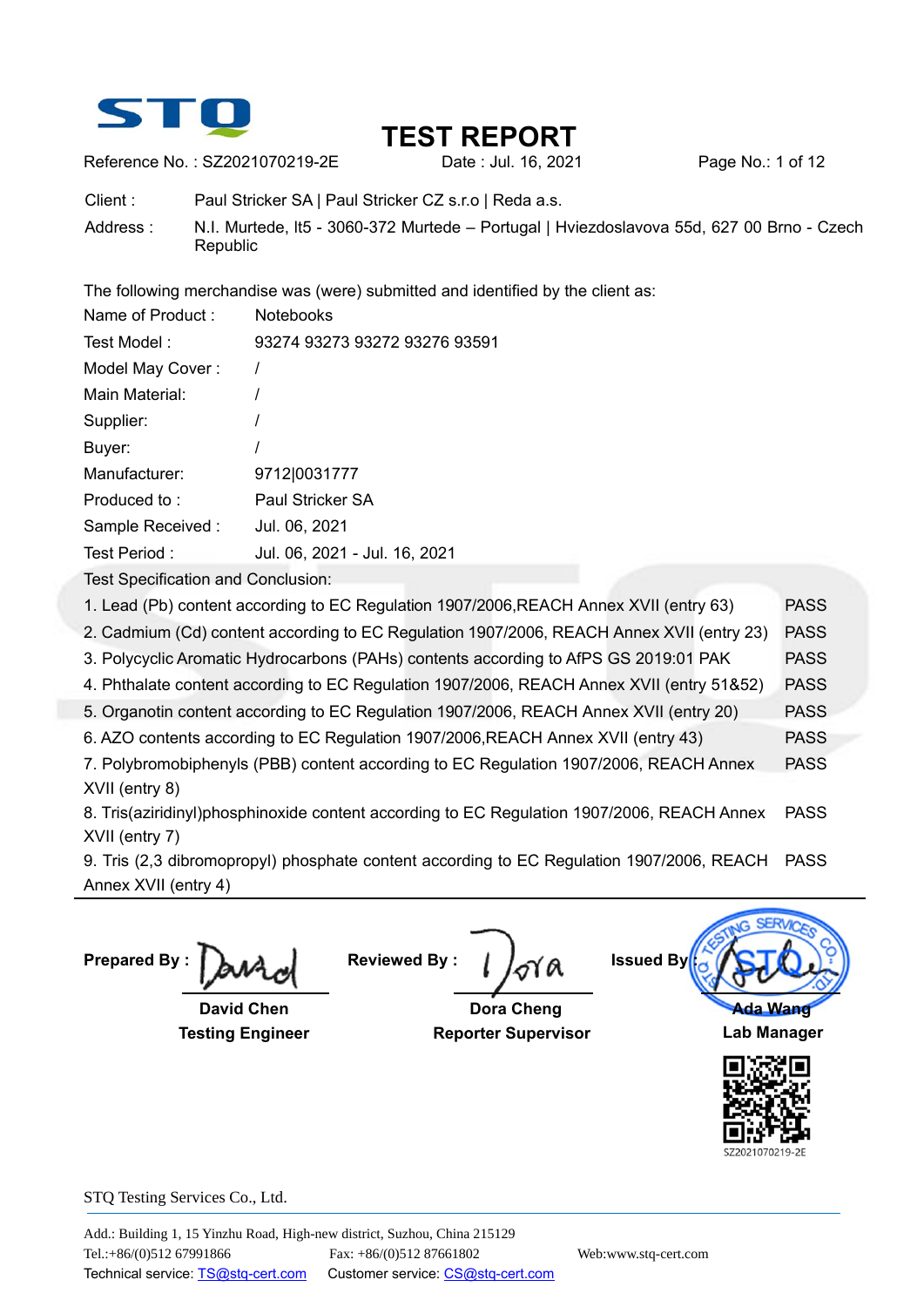

Reference No.: SZ2021070219-2E Date : Jul. 16, 2021 Page No.: 2 of 12

# **TEST REPORT**

## **TEST RESULTS:**

### **1. Lead (Pb) Content**

**Test Method:** With reference to EPA 3052-1996 & EPA 6010D-2018, Analysis was performed by ICP-AES.

| <b>Test Item</b> | MDL     | <b>Test Results</b><br>(mg/kg)         |        |        |                                         |        | <b>Limited Value*</b> |
|------------------|---------|----------------------------------------|--------|--------|-----------------------------------------|--------|-----------------------|
|                  | (mg/kg) | $1#$ <sup><math>\triangle</math></sup> | $2#^4$ | $3#^4$ | $4\#$ <sup><math>\triangle</math></sup> | $5#^4$ | (mg/kg)               |
| Lead(Pb)         | 10      | N.D.                                   | N.D.   | N.D.   | N.D.                                    | N.D.   | 500                   |

| <b>Test Item</b> | <b>MDL</b> |                                        | <b>Limited Value*</b> |                       |         |
|------------------|------------|----------------------------------------|-----------------------|-----------------------|---------|
|                  | (mg/kg)    | $6#$ <sup><math>\triangle</math></sup> | $7#^4$                | $8#^{\blacktriangle}$ | (mg/kg) |
| Lead(Pb)         | 10         | N.D.                                   | N.D.                  | N.D.                  | 500     |

**Remark: \***The Limited value is based on EC Regulation 1907/2006, REACH Annex XVII (entry 63).

### **2. Cadmium (Cd) Content**

**Test Method:** With reference to EN 1122- 2001 Method B, Analysis was performed by ICP-AES.

| Test Item(s) | <b>MDL</b> | <b>Test Results</b><br>(mg/kg) |                                         | <b>Limited Value**</b> |
|--------------|------------|--------------------------------|-----------------------------------------|------------------------|
|              | (mg/kg)    | $3#^4$                         | $4\#$ <sup><math>\triangle</math></sup> | (mg/kg)                |
| Cadmium (Cd) | 10         | N.D.                           | N.D.                                    | 100                    |

**Remark: \*\***The Limited value is based on EC Regulation 1907/2006, REACH Annex XVII (entry 23).

**\*\*\*\*\*\*\*\* To be continued \*\*\*\*\*\*\*\***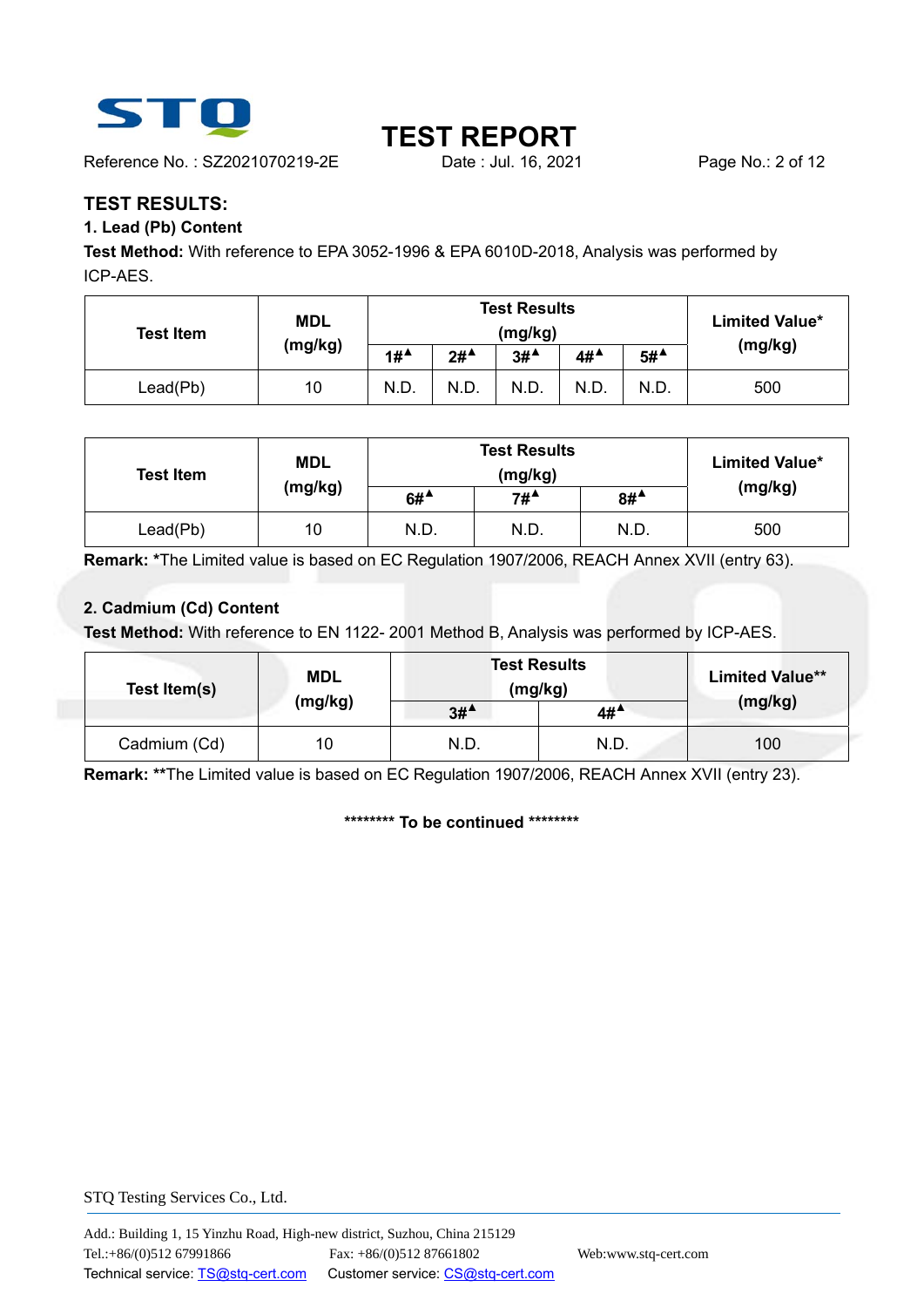

Reference No.: SZ2021070219-2E Date : Jul. 16, 2021 Page No.: 3 of 12

# **TEST REPORT**<br>
Date : Jul. 16, 2021

### **3. PAHs Contents**

**Test Method:** With reference to AfPS GS 2019:01 PAK, Analysis was performed by GC-MS.

| <b>Test Items</b>      | <b>Unit</b> | <b>MDL</b> | <b>Test Results</b> |                   |
|------------------------|-------------|------------|---------------------|-------------------|
|                        |             |            | $3#^4$              | $4H^{\mathbf{A}}$ |
| Naphthalene            |             | 0.1        | 0.2                 | 0.3               |
| Phenanthrene           |             | 0.1        | 0.2                 | 0.9               |
| Anthracene             |             | 0.1        | N.D.                | N.D.              |
| Fluoranthene           |             | 0.1        | N.D.                | 0.5               |
| Pyrene                 |             | 0.1        | N.D.                | N.D.              |
| Benzo[a]anthracene     |             | 0.1        | N.D.                | N.D.              |
| Chrysene               |             | 0.1        | N.D.                | N.D.              |
| Benzo[b]fluoranthene   |             | 0.1        | N.D.                | N.D.              |
| Benzo[k]fluoranthene   | mg/kg       | 0.1        | N.D.                | N.D.              |
| Benzo[a]pyrene         |             | 0.1        | N.D.                | N.D.              |
| Indeno[1,2,3-cd]pyrene |             | 0.1        | N.D.                | N.D.              |
| Dibenzo[a,h]anthracene |             | 0.1        | N.D.                | N.D.              |
| Benzo[g,h,i]perylene   |             | 0.1        | N.D.                | N.D.              |
| Benzo[j]fluoranthene   |             | 0.1        | N.D.                | N.D.              |
| Benzo[e]pyrene         |             | 0.1        | N.D.                | N.D.              |
| Sum of 15 PAHs         |             |            | 0.4                 | 1.7               |

**\*\*\*\*\*\*\*\* To be continued \*\*\*\*\*\*\*\***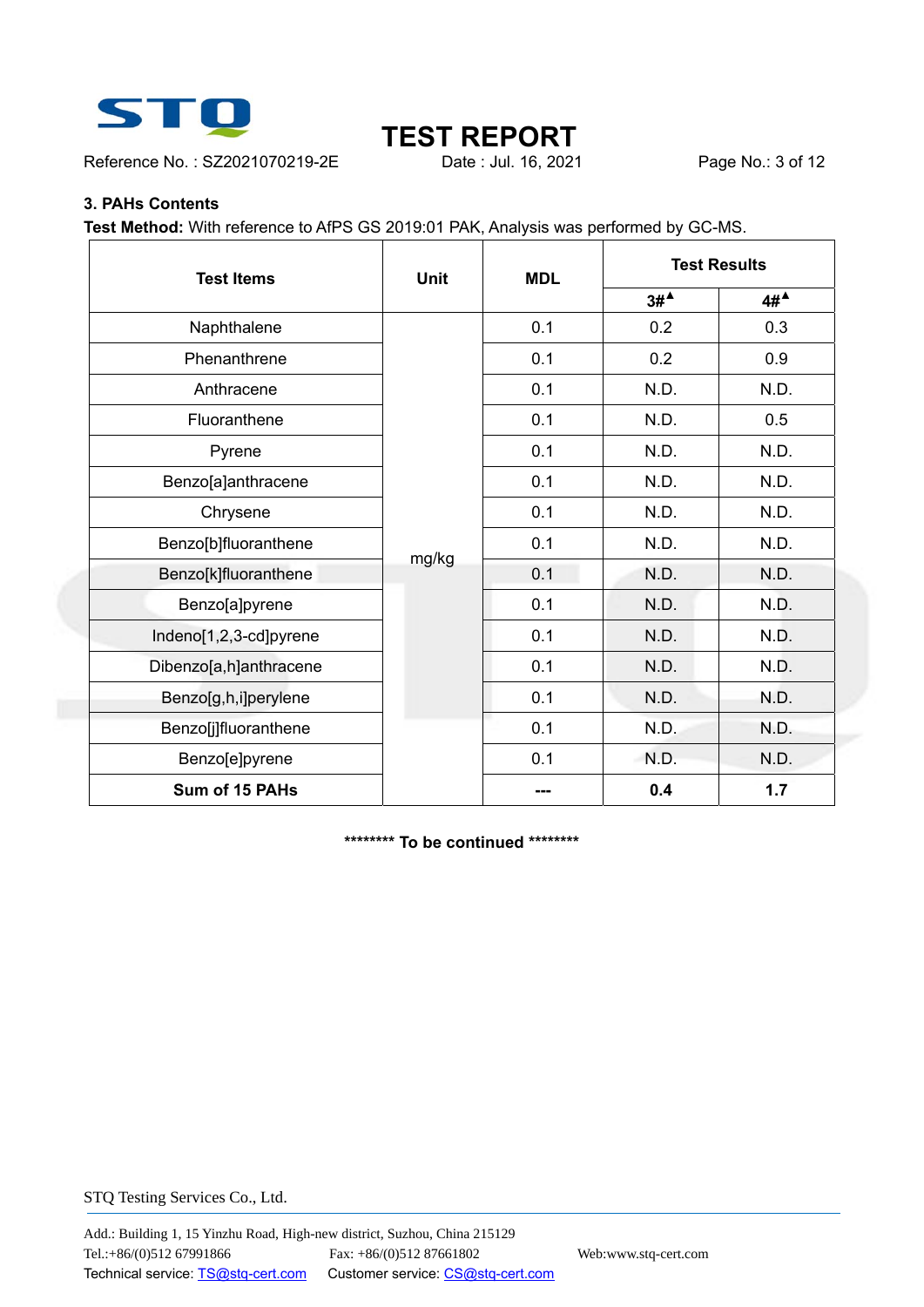

Reference No.: SZ2021070219-2E Date : Jul. 16, 2021 Page No.: 4 of 12

# **TEST REPORT**<br>
Date : Jul. 16, 2021

### **LIMITS(mg/kg) FOR PAH IN PRODUCTS:**

| Parameter            | Category 1                                                                                                                                      |                          | Category2                        | Category 3            |                                  |
|----------------------|-------------------------------------------------------------------------------------------------------------------------------------------------|--------------------------|----------------------------------|-----------------------|----------------------------------|
|                      | Materials intended to                                                                                                                           | Materials not covered by |                                  |                       | Materials not covered by         |
|                      | be placed in the                                                                                                                                |                          | category 1, coming into          |                       | category 1 nor by category       |
|                      | mouth, or materials in                                                                                                                          |                          | long-term contact (more than     |                       | 2, coming into short-term        |
|                      | toys according to                                                                                                                               |                          | 30s) or short-term repetitive    |                       | contact (up to 30s) with skin    |
|                      | Directive 2009/48/EC                                                                                                                            |                          | contactb with skin during the    |                       | during the intended or           |
|                      | or materials in articles                                                                                                                        |                          | intended or foreseeable use      |                       | foreseeable use                  |
|                      | for the use by children<br>up to 3 years of age<br>coming into long-term<br>contact with skin<br>(more than 30s)<br>during the intended<br>usea | a. use by<br>children    | b. other<br>consumer<br>products | a. use<br>by children | b. other<br>consumer<br>products |
| Naphthalene          | < 1                                                                                                                                             |                          | < 2                              | < 10                  |                                  |
| Phenanthrene         |                                                                                                                                                 |                          |                                  |                       |                                  |
| Anthracene           | Total $<$ 1                                                                                                                                     | Total $<$ 5              | Total $<$ 10                     | Total $<$ 20          | Total $< 50$                     |
| Fluoranthene         |                                                                                                                                                 |                          |                                  |                       |                                  |
| Pyrene               |                                                                                                                                                 |                          |                                  |                       |                                  |
| Benzo[a]anthracene   | < 0.2                                                                                                                                           | ${}_{0.2}$               | < 0.5                            | < 0.5                 | < 1                              |
| Chrysene             | < 0.2                                                                                                                                           | < 0.2                    | < 0.5                            | < 0.5                 | < 1                              |
| Benzo[b]fluoranthene | < 0.2                                                                                                                                           | < 0.2                    | ${}_{< 0.5}$                     | < 0.5                 | < 1                              |
| Benzo[k]fluoranthene | < 0.2                                                                                                                                           | < 0.2                    | < 0.5                            | < 0.5                 | < 1                              |
| Benzo[a]pyrene       | < 0.2                                                                                                                                           | < 0.2                    | < 0.5                            | < 0.5                 | < 1                              |
| Indeno[1,2,3-cd]pyre | < 0.2                                                                                                                                           | < 0.2                    | < 0.5                            | < 0.5                 | < 1                              |
| Dibenzo[a,h]anthrace | < 0.2                                                                                                                                           | < 0.2                    | < 0.5                            | < 0.5                 | < 1                              |
| Benzo[g,h,i]perylene | < 0.2                                                                                                                                           | < 0.2                    | < 0.5                            | < 0.5                 | < 1                              |
| Benzo[j]fluoranthene | < 0.2                                                                                                                                           | < 0.2                    | < 0.5                            | < 0.5                 | < 1                              |
| Benzo[e]pyrene       | ${}_{0.2}$                                                                                                                                      | < 0.2                    | < 0.5                            | < 0.5                 | < 1                              |
| Sum of 15 PAHs       | < 1                                                                                                                                             | < 5                      | < 10                             | < 20                  | $<50$                            |

### **\*\*\*\*\*\*\*\* To be continued \*\*\*\*\*\*\*\***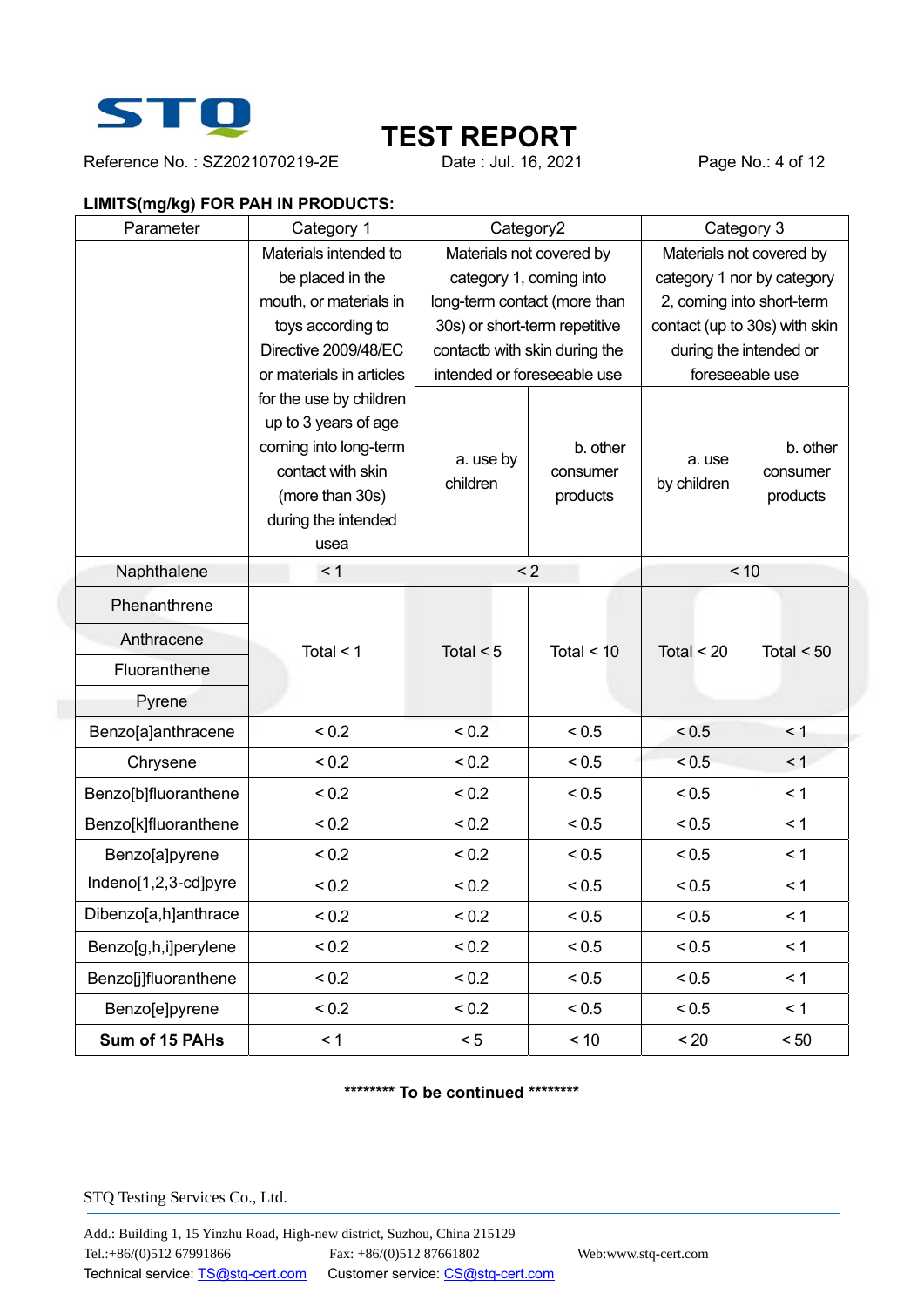

Reference No.: SZ2021070219-2E Date : Jul. 16, 2021 Page No.: 5 of 12

# **TEST REPORT**

### **4. Phthalates Content**

**Test Method:** With reference to EN 14372-2004, Analysis was performed by GC-MS. (4-1) For plasticized materials (including toys and childcare articles)

| Test Item(s)                     | Unit | <b>MDL</b> | <b>Test Results</b>   | Limited |          |
|----------------------------------|------|------------|-----------------------|---------|----------|
|                                  |      |            | $3#^{\blacktriangle}$ | $4#^4$  | Value*** |
| Dibutyl Phthalate((DBP)          |      | 0.005      | N.D.                  | N.D.    |          |
| Benzylbutyl Phthalate(BBP)       |      | 0.005      | N.D.                  | N.D.    |          |
| Di-(2-ethylhexyl)Phthalate(DEHP) | $\%$ | 0.005      | N.D.                  | N.D.    |          |
| Di-isobutyl phthalate (DIBP)     |      | 0.005      | N.D.                  | N.D.    |          |
| Total (DBP+BBP+DEHP+DIBP)        |      |            | < 0.020               | < 0.020 | < 0.1    |

(4-2) For toys and childcare articles that can be mouthed

| Test Item(s)                | <b>Unit</b> | <b>MDL</b> | <b>Test Results</b>                    | Limited |          |
|-----------------------------|-------------|------------|----------------------------------------|---------|----------|
|                             |             |            | $3#$ <sup><math>\triangle</math></sup> | 4#      | Value*** |
| Di-iso-nonylphthalate(DINP) |             | 0.005      | N.D.                                   | N.D.    |          |
| Di-n-octylphthalate(DNOP)   |             | 0.005      | N.D.                                   | N.D.    |          |
| Di-iso-decylphthalate(DIDP) | %           | 0.005      | N.D.                                   | N.D.    | ---      |
| Total (DINP+DNOP+DIDP)      |             |            | < 0.015                                | < 0.015 | < 0.1    |

**Remark:** \*\*\*The Limited value is based on EC Regulation 1907/2006, REACH Annex XVII (entry 51&52).

### **5. Organotin Content**

**Test Method:** With reference to DIN EN ISO 17353-2005, Analysis was performed by GC-MS.

| <b>Test Items</b>    | <b>Unit</b> | <b>MDL</b> | <b>Test Results</b> |        | <b>Limited Value****</b> |  |
|----------------------|-------------|------------|---------------------|--------|--------------------------|--|
|                      |             |            | $1#^4$              | $2#^4$ |                          |  |
| Dioctyl tin (DOT)    | mg/kg       | 0.1        | N.D.                | N.D.   | 1000                     |  |
| Dibutyl tin (DBT)    | mg/kg       | 0.1        | N.D.                | N.D.   | 1000                     |  |
| Tributyl tin (TBT)   | mg/kg       | 0.1        | N.D.                | N.D.   | 1000                     |  |
| Triphenyl tin (TphT) | mg/kg       | 0.1        | N.D.                | N.D.   | 1000                     |  |

**Remark: \*\*\***\* The Limited value is based on EC Regulation 1907/2006, REACH Annex XVII (entry 20)

### **\*\*\*\*\*\*\*\* To be continued \*\*\*\*\*\*\*\***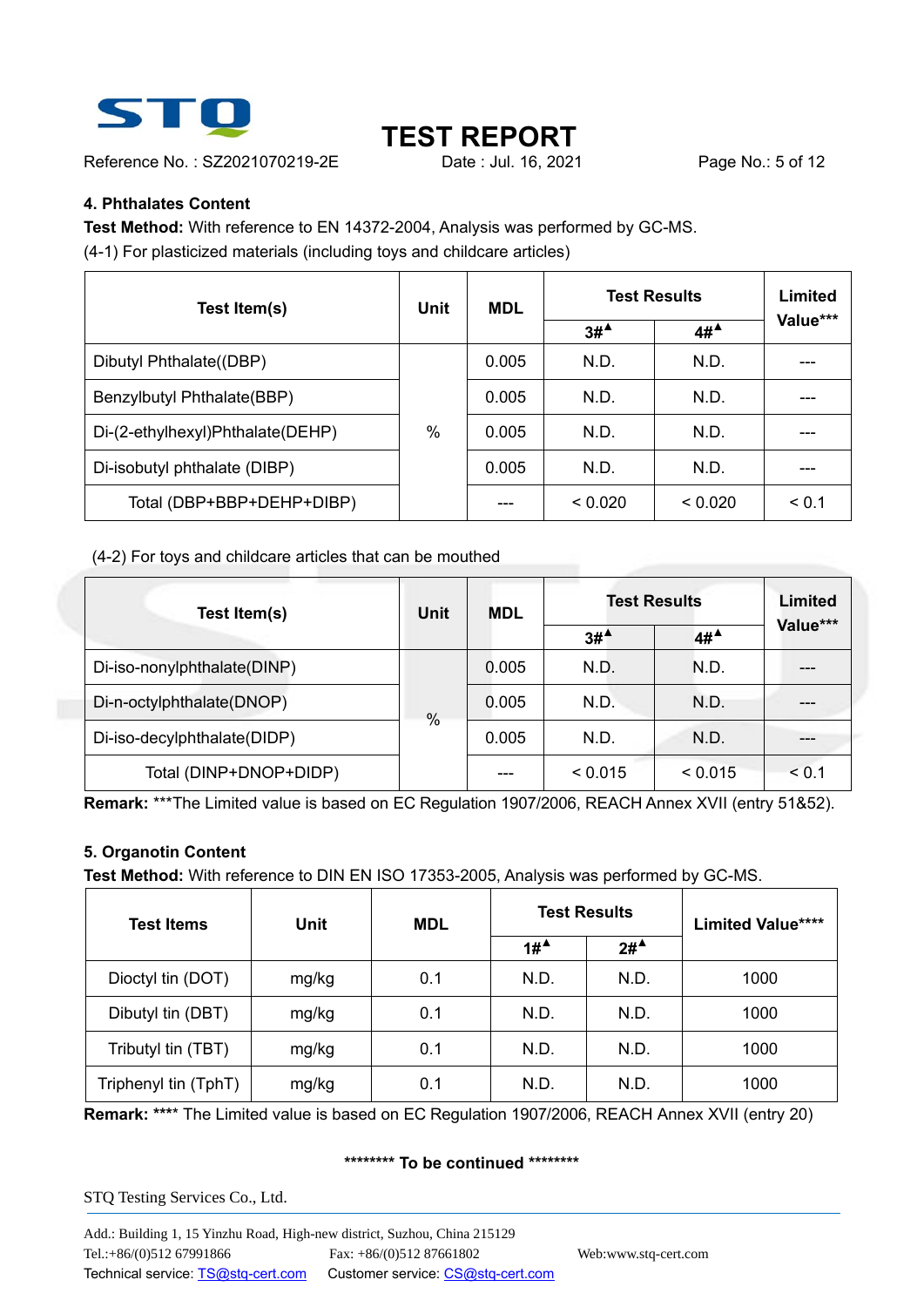

Reference No.: SZ2021070219-2E Date : Jul. 16, 2021 Page No.: 6 of 12

# **TEST REPORT**<br>
Date : Jul. 16, 2021

### **6. AZO Contents**

**Test Method:** With reference to EN ISO 14362-1:2017, Analysis was performed by GC-MS.

| <b>Test Items</b> |                                       | <b>MDL</b> |                       | <b>Test Results</b>                     | Limited    |
|-------------------|---------------------------------------|------------|-----------------------|-----------------------------------------|------------|
|                   |                                       | (mg/kg)    |                       | (mg/kg)                                 | Value***** |
| CAS NO.           | prohibitive aromatic amines           |            | $1#^{\blacktriangle}$ | $2\#$ <sup><math>\triangle</math></sup> | (mg/kg)    |
| $92 - 67 - 1$     | 4-Aminobiphenyl                       | 5          | N.D.                  | N.D.                                    | 30         |
| 92-87-5           | <b>Benzidine</b>                      | 5          | N.D.                  | N.D.                                    | 30         |
| 95-69-2           | 4-Chloro-o-toluidine                  | 5          | N.D.                  | N.D.                                    | 30         |
| $91 - 59 - 8$     | 2-Naphthylamine                       | 5          | N.D.                  | N.D.                                    | 30         |
| 97-56-3           | O-Aminoazotoluene                     | 5          | N.D.                  | N.D.                                    | 30         |
| 99-55-8           | 5-nitro-o-toluidine                   | 5          | N.D.                  | N.D.                                    | 30         |
| 106-47-8          | 4-Chloroaniline                       | 5          | N.D.                  | N.D.                                    | 30         |
| 615-05-4          | 4-methoxy-m-phenylenediamine          | 5          | N.D.                  | N.D.                                    | 30         |
| 101-77-9          | 4,4'-methylenedianiline               | 5          | N.D.                  | N.D.                                    | 30         |
| $91 - 94 - 1$     | 3,3'-Dichlorobenzidine                | 5          | N.D.                  | N.D.                                    | 30         |
| 119-90-4          | 3,3'-Dimethoxybenzidine               | 5          | N.D.                  | N.D.                                    | 30         |
| 119-93-7          | 3,3'-Dimethylbenzidine                | 5          | N.D.                  | N.D.                                    | 30         |
| 838-88-0          | 4,4'-methylenedi-o-toluidine          | 5          | N.D.                  | N.D.                                    | 30         |
| 120-71-8          | P-Cresidine                           | 5          | N.D.                  | N.D.                                    | 30         |
| $101 - 14 - 4$    | 4,4'-Methylene-bis-(2-Chloro-aniline) | 5          | N.D.                  | N.D.                                    | 30         |
| 101-80-4          | 4,4'-oxydianiline                     | 5          | N.D.                  | N.D.                                    | 30         |
| 139-65-1          | 4,4'-Thiodianiline                    | 5          | N.D.                  | N.D.                                    | 30         |
| $95 - 53 - 4$     | O-Toluidine                           | 5          | N.D.                  | N.D.                                    | 30         |
| 95-80-7           | 4-methyl-m-phenylenediamine           | 5          | N.D.                  | N.D.                                    | 30         |
| 137-17-7          | 2,4,5-Trimethylaniline                | 5          | N.D.                  | N.D.                                    | 30         |
| 60-09-03          | 4-Aminoazobenzene                     | 5          | N.D.                  | N.D.                                    | 30         |
| $90 - 04 - 0$     | O-Anisidine                           | 5          | N.D.                  | N.D.                                    | 30         |

**Remark:** \***\*\*\*\*** The Limited value is based on EC Regulation 1907/2006,REACH Annex XVII (entry 43).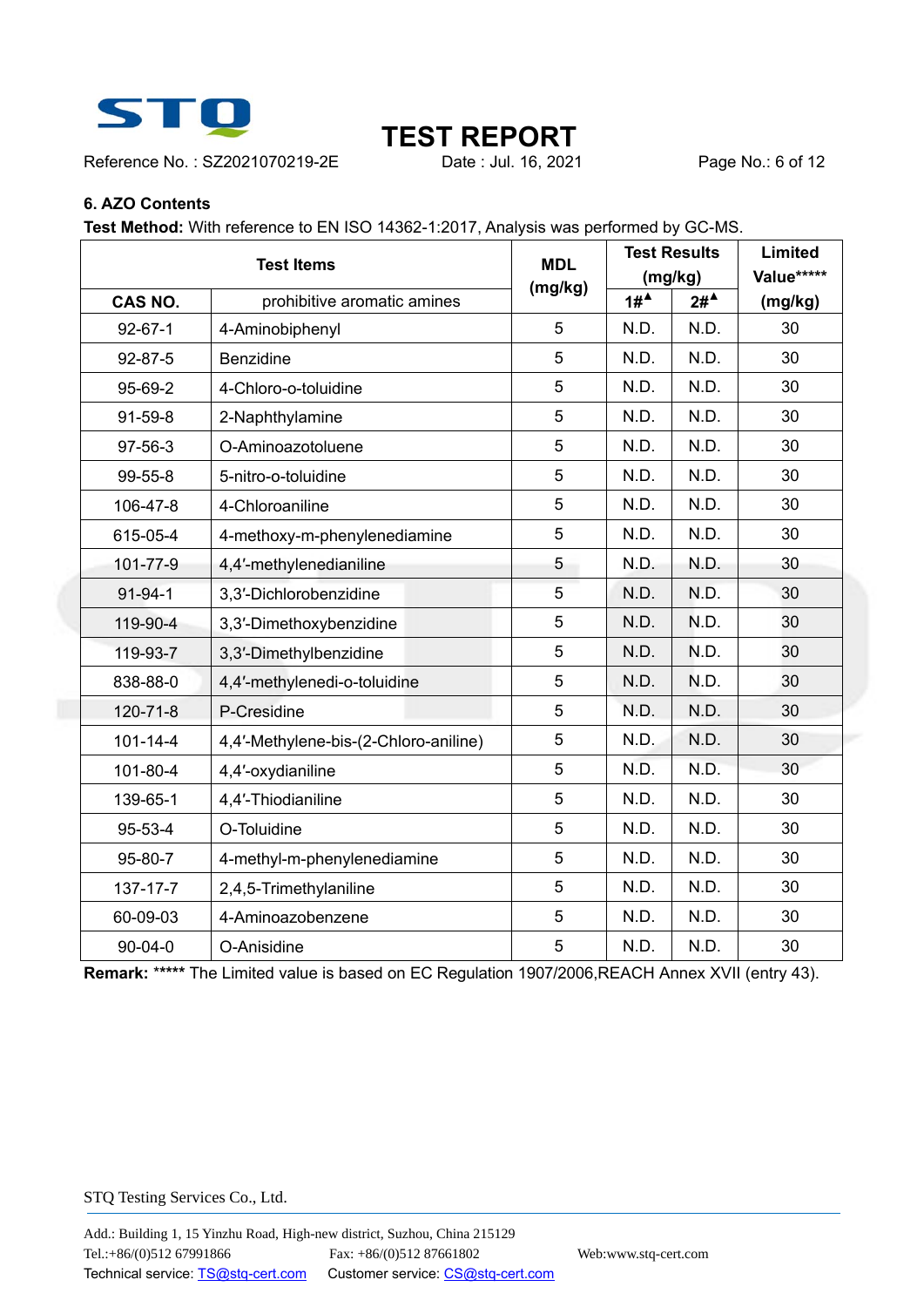

Reference No. : SZ2021070219-2E Date : Jul. 16, 2021 Page No.: 7 of 12

### **7. Polybromobiphenyls (PBB) content**

**Test Method:** With reference to DIN EN 16377-2013, Analysis was performed with GC-MS.

| Test Item(s)             | <b>MDL</b><br>(mg/kg) | <b>Test Result</b>                     | (mg/kg) | <b>Limited</b><br>Value****** |
|--------------------------|-----------------------|----------------------------------------|---------|-------------------------------|
|                          |                       | $1#$ <sup><math>\triangle</math></sup> | $2#^4$  | (mg/kg)                       |
| Polybromobiphenyls (PBB) | 10                    | N.D.                                   | N.D.    | Absent                        |

**Remark:** \***\*\*\*\***\*The Limited value is based on EC Regulation 1907/2006, REACH Annex XVII (entry 8)

### **8. Tris(aziridinyl)phosphinoxide content**

**Test Method:** With reference to DIN EN 16377-2013, Analysis was performed with GC-MS.

| Test Item(s)                  | <b>MDL</b><br>(mg/kg) |                       | <b>Test Result</b><br>(mg/kg) | Limited<br>Value******* |
|-------------------------------|-----------------------|-----------------------|-------------------------------|-------------------------|
|                               |                       | $1#^{\blacktriangle}$ | $2#^4$                        | (mg/kg)                 |
| Tris(aziridinyl)phosphinoxide | 10 <sup>°</sup>       | N.D.                  | N.D.                          | Absent                  |

**Remark:** \***\***\***\*\*\*\***The Limited value is based on EC Regulation 1907/2006, REACH Annex XVII (entry 7)

### **9. Tris (2,3 dibromopropyl) phosphate**

**Test Method:** With reference to DIN EN 16377-2013/DIN EN 71-10-2006, Analysis was performed with GC-MS.

| Test Item(s)                          | <b>MDL</b><br>(mg/kg) | <b>Test Result</b><br>(mg/kg)          |                       | <b>Limited Value********</b> |
|---------------------------------------|-----------------------|----------------------------------------|-----------------------|------------------------------|
|                                       |                       | $1#$ <sup><math>\triangle</math></sup> | $2#^{\blacktriangle}$ | (mg/kg)                      |
| Tris (2,3 dibromopropyl)<br>phosphate | 10                    | N.D.                                   | N.D.                  | Absent                       |

**Remark: \*\***\***\*\*\*\***\*The Limited value is based on EC Regulation 1907/2006, REACH Annex XVII (entry 4)

**Note :** 1) MDL = Method Detection Limit.

- 2) N.D. = Not detected, less than MDL.
- 3) "**---**" = Not Regulated.
- 4)  $%$  = Percentage by weight.
- 5) **▲**As the client required, the sample was tested in mixture.

#### **\*\*\*\*\*\*\*\* To be continued \*\*\*\*\*\*\*\***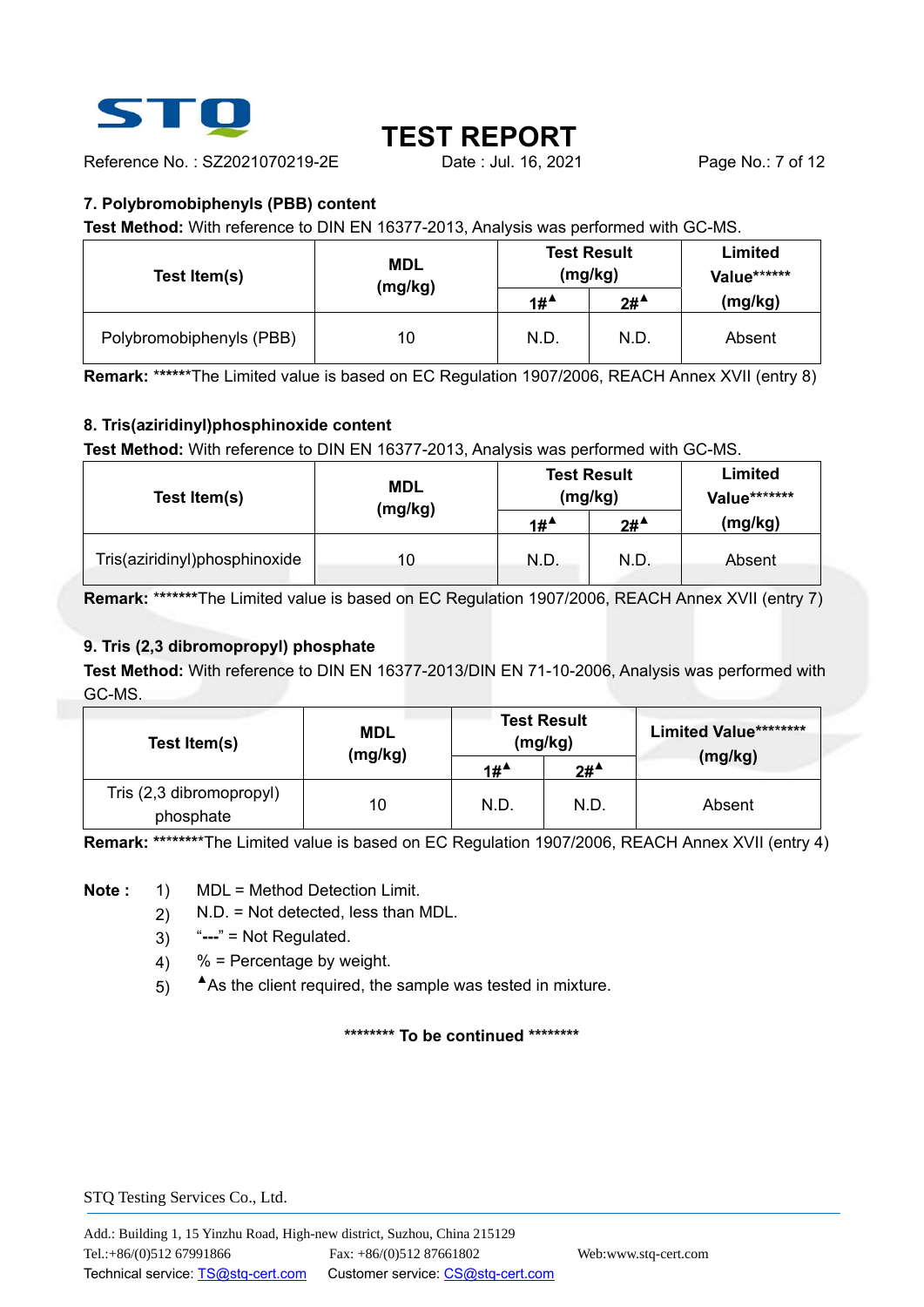

Reference No. : SZ2021070219-2E Date : Jul. 16, 2021 Page No.: 8 of 12

# **TEST REPORT**<br>
Date : Jul. 16, 2021

#### **Test Part Description:**

1# Dark blue textile cover+ red textile cover+ light grey textile cover

2# Dark grey textile cover+ blue textile cover+ light brown textile cover

3# Dark blue elastic band+ red elastic band+ light grey elastic band

4# Dark grey elastic band+ light brown elastic band

5# Dark blue bookmark+ red bookmark+ light grey bookmark

6# Dark grey bookmark+ light brown bookmark

7# White paper + white lined paper

8# Yellow cover + yellow paper



## **SAMPLE PHOTOS**

#### STQ Testing Services Co., Ltd.

Add.: Building 1, 15 Yinzhu Road, High-new district, Suzhou, China 215129 Tel.:+86/(0)512 67991866 Fax: +86/(0)512 87661802 Web:www.stq-cert.com Technical service: TS@stq-cert.com Customer service: CS@stq-cert.com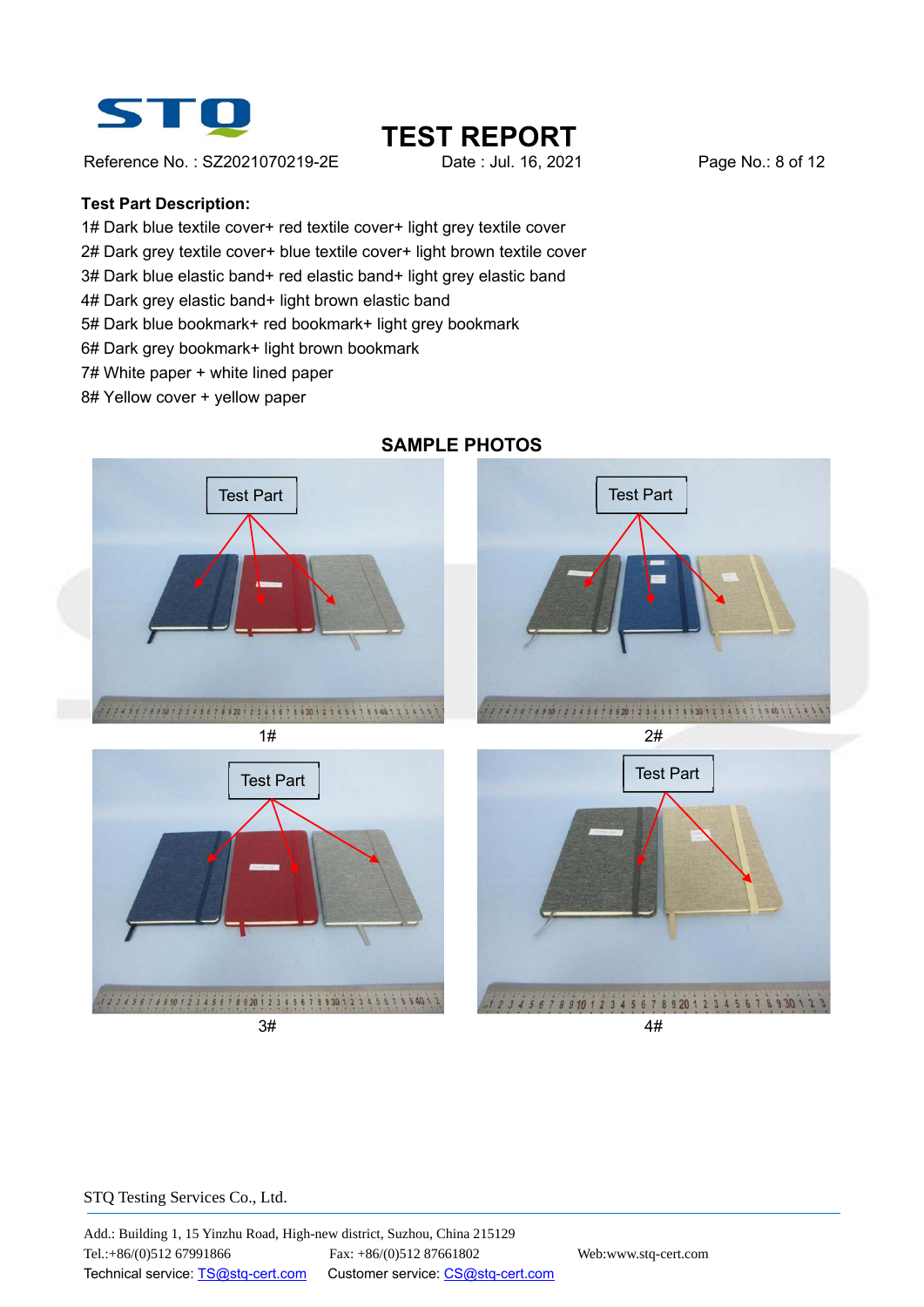

Reference No.: SZ2021070219-2E Date : Jul. 16, 2021 Page No.: 9 of 12

**TEST REPORT**<br>
Date : Jul. 16, 2021





## **PRODUCT PHOTOS**

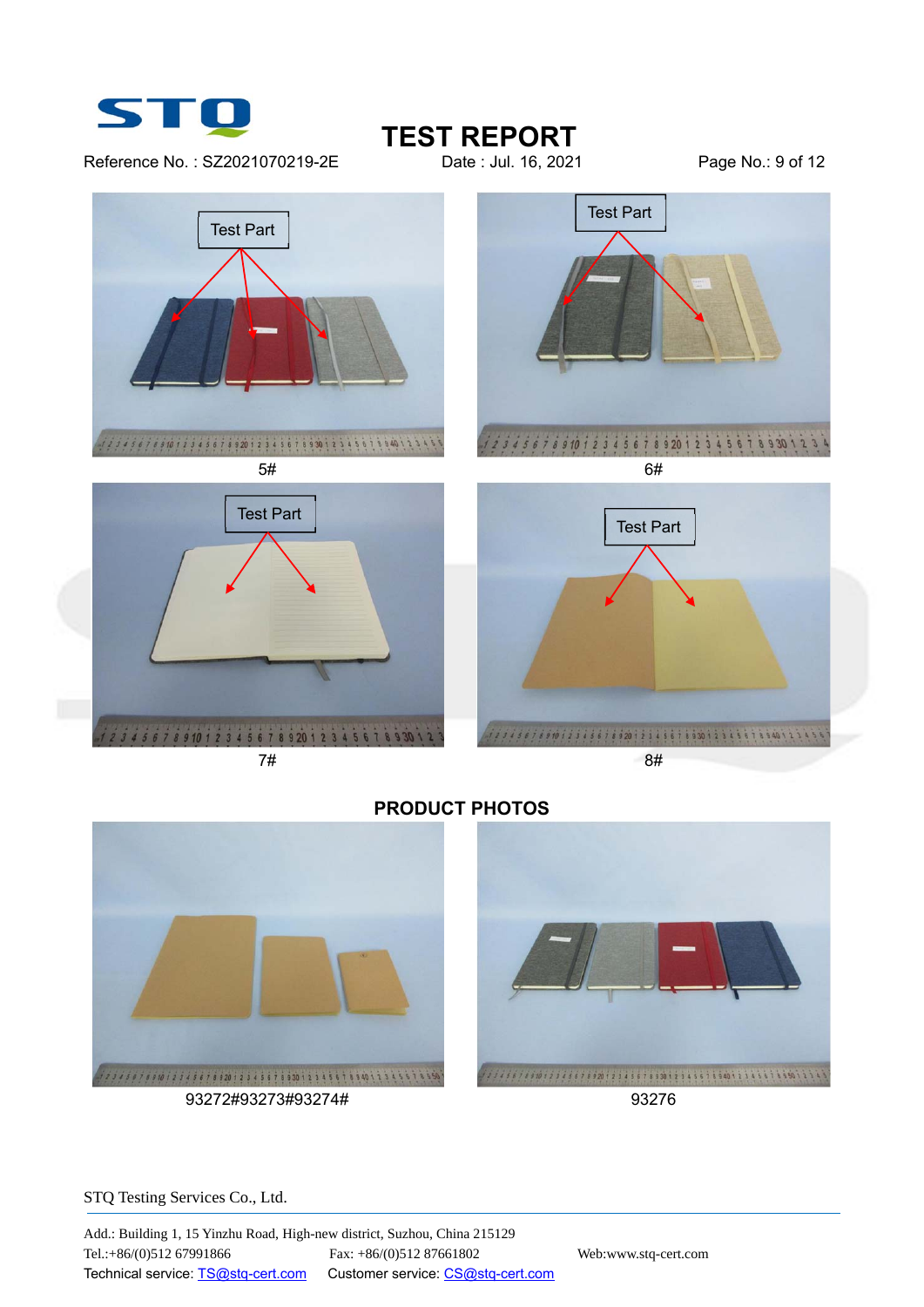

Reference No.: SZ2021070219-2E Date : Jul. 16, 2021 Page No.: 10 of 12

**TEST REPORT**<br>Date : Jul. 16, 2021



93591

### **\*\*\*\*\*\*\*\* END OF REPORT \*\*\*\*\*\*\*\*\***



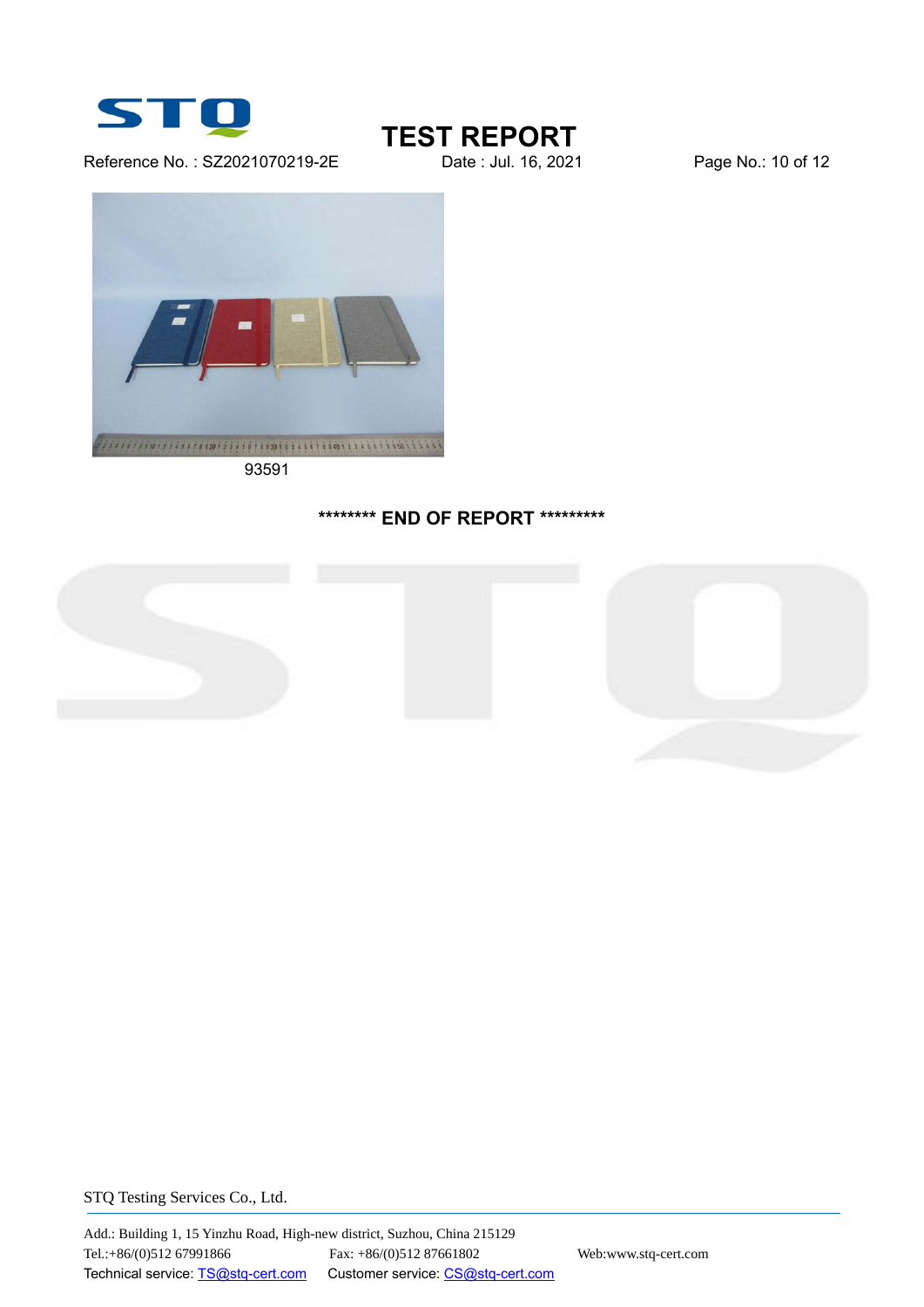

Reference No.: SZ2021070219-2E Date : Jul. 16, 2021 Page No.: 11 of 12

### GENERAL CONDITIONS OF SERVICES

STQ Testing Services Co.,Ltd. (hereinafter "STQ"), The testing or examining under the request of the customer should obey terms as follow, according to regulation of "Contract Law of the People's Republic of China" on processing and undertaking contract, our company have legal right of termination without any reason and have the right to accept or refuse testing or examining request:

- 1. STQ only acts for the person or body originating the instructions (the"Clients"). No other party is entitled to give instructions, particularly on the scope of testing or delivery of report or certificate, unless authorized by the Clients.
- 2. Sample recycling: when the testing or examining is finished, the customer should recycle the sample. Within 30 days after issuing of testing report, if the customer could not recycle the sample or send notification of sample recycling in written (for example, if the sample belongs to consumables, toxic drugs, dangerous goods and other items that are not suitable for long-term storage, such as semi-finished products and fragile samples such as liquids and powders , the retention period will be shortened to 7 days ). After the retention period,STQ has the right to dispose of the sample arbitrarily without paying compensation or compensation to the customer and take no responsibility for the consequences that damages the customer's trade secrets and intellectual property rights due to the loss of the sample.
- 3. The delivery and return fee of the samples which need to do testing at STQ should be paied by the client. STQ will not bear the responsibility for the testing error that is caused by transporting, packaging and labelling.
- 4. The Clients shall always comply with the following before or during STQ providing its services:
- a) provide sample(s) and relevant data, at the same time, guarantee the consistence of the sample(s)'name they declared with the  $sample(s)$  or the goods provided. Otherwise, STO will not bear any relevant responsibilities;
- b) giving timely instructions and adequate information to enable STQ to perform the services effectively;
- c) supply, when requested by STQ, any equipment and personnel for the performance of the services;
- d) take all necessary steps to eliminate or remedy any obstruction in the performance of the services;
- e) inform STQ in advance of any hazards or dangers, actual or potential, associated with any order of samples or testing;
- f) provide all necessary access for STQ's representative to enable the required services to be performed effectively;
- g) ensure all essential steps are taken for safety of working conditions, sites and installations during the performance of services;
- h) fully discharge all its liabilities under any contract like sales contract with a third party, whether or not a report or certificate has been issued by STQ, failing which STQ shall be under no obligation to the Clients.
- 5. Subject to STQ's accepting the Client's instructions, STQ will issue reports or certificates which reflect statements of opinion made with due care within the scope of instructions but STQ is not obliged to report upon any facts outside the instructions, if there were any dissidence about the report or certificate, the Client should provide the written declaration to STQ within 15 days after the date receiving the report or certificate, otherwise, STQ will not hear the case after the date limit.
- 6. STQ is irrevocably authorized by the Clients to deliver at its discretion the report or the certificate to any third party when instructed by the Clients or where it implicitly follows from circumstances, trade custom, usage or practice as determined by STQ.
- 7. A test report will be issued in confidence to the Clients and it will be strictly treated as such by STQ. It may not be reproduced either in its entirety or in part and it may not be used for advertising or other unauthorized purposes without the written consent of STQ. The Clients to whom the Report is issued may, however, show or send it, or a certified copy thereof prepared by STQ, to his customer, supplier or other persons directly concerned. STQ will not, without the consent of the Clients, enter into any discussion or correspondence with any third party concerning the contents of the report unless required by the relevant governmental authorities, laws or court orders.
- 8. Applicants wishing to use STQ's reports in court proceedings or arbitration shall inform STQ to that effect prior to submitting the sample for testing.
- 9. The report will refer only to the sample tested and will not apply to the bulk, unless the sampling has been carried out by STQ and is stated as such in the Report. Also, the report is only for reference.
- 10. Any documents containing engagements between the Clients and third parties like contracts of sale, letters of credit, bills of lading, etc. are regarded as information for STQ only and do not affect the scope of the services or the obligations accepted by STQ.
- 11. If the Clients do not specify the methods/standards to be applied, STQ will choose the appropriate ones and further information regarding the methods can be obtained by direct contact with STQ, for the in-house method, STQ will only provide the summary.
- 12. No liability shall be incurred by and no claim shall be made against STQ or its servants, agents, employees or independent contractors in respect of any loss or damage to any such materials, equipment and property occurring whilst at STQ or any work places in which the testing is carried out, or in the course of transit to or from STQ or the said work places, whether or not resulting from any acts, neglect or default on the part of any such servants, agents, employees or independent contractors of STQ.
- 13. STQ will not be liable, or accept responsibility for any loss or damage howsoever arising from the use of information contained in any of its reports or in any communication whatsoever about its said tests or investigations.
- 14. Except for term 11 and term 12, if the test sample is damaged due to the negligence of ZOTAC, the total compensation for loss and damage to the sample or loss to the customer shall not exceed twice of the test service fee.
- 15. In the event of STQ prevented by any cause outside STQ's control from performing any service for which an order has been given or an agreement made, the Clients shall pay to STQ:
- a) the amount of all abortive expenditure actually made or incurred;

b) a proportion of the agreed fee or commission equal to the proportion (if any) of the service actually carried out by STQ, and STQ shall be relieved of all responsibility whatsoever for the partial or total non-performance of the required service.

16. STQ shall be discharged from all liabilities for all claims for loss, damage or expense unless suit is brought within one calendar

STQ Testing Services Co., Ltd.

Add.: Building 1, 15 Yinzhu Road, High-new district, Suzhou, China 215129 Tel.:+86/(0)512 67991866 Fax: +86/(0)512 87661802 Web:www.stq-cert.com Technical service: TS@stq-cert.com Customer service: CS@stq-cert.com